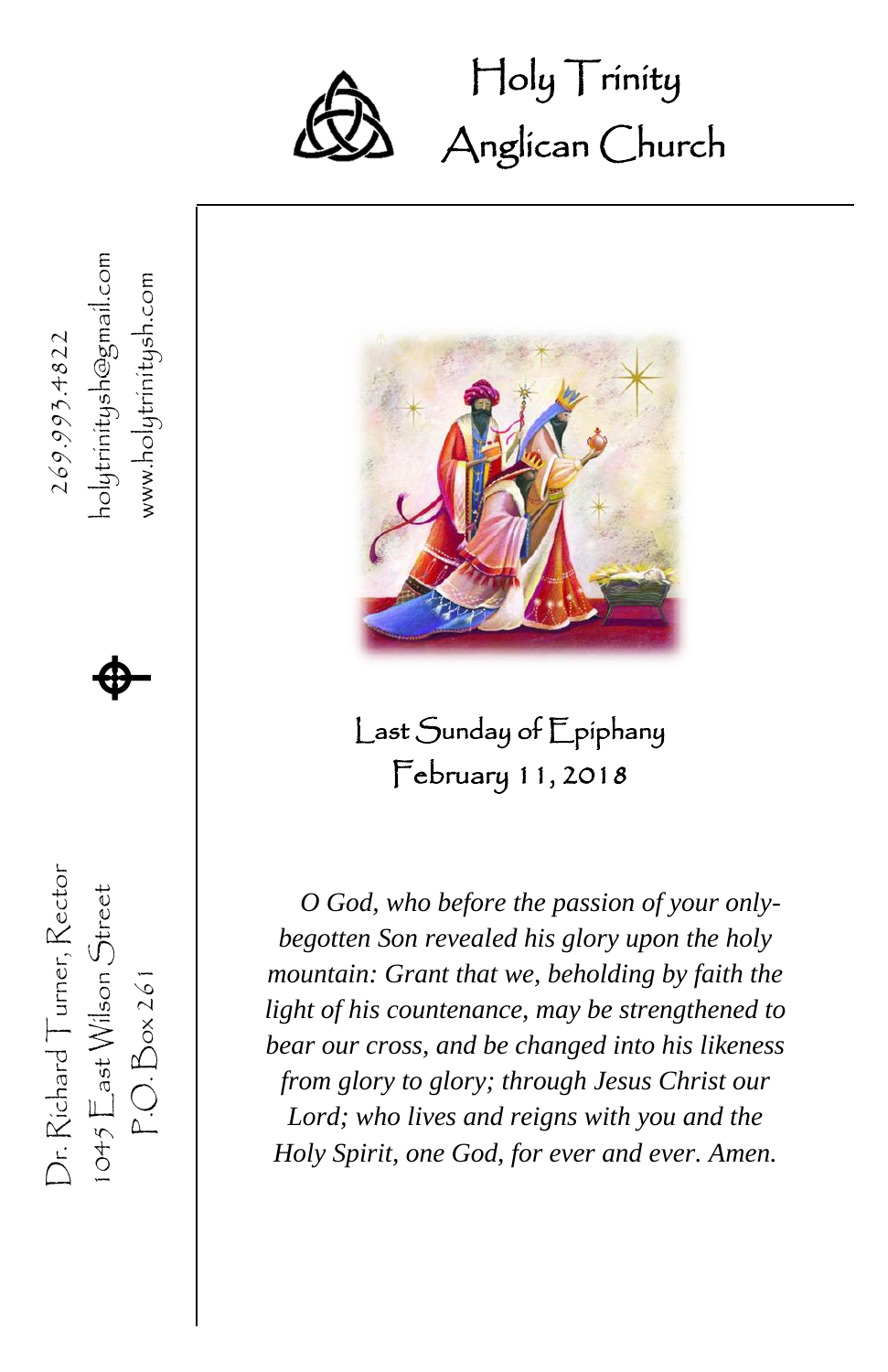### Order of Service

Call to Worship Lord Prepare Me Open the Eyes of My Heart Come, Holy Spirit Processional Hymn All Hail the Power of Jesus' Name Opening Prayer  $First Lesson 2$  Kings 2:1-12 Psalm 50:1-6 Second Lesson 2 Corinthians 4:3-6 Sequence Hymn Alleluia Gospel Mark 9:2-9 The Sermon Fr. Rick Turner The Nicene Creed Prayers of the People Confession and Absolution The Peace Offertory Hymn Fairest Lord Jesus The Great Thanksgiving **Sanctus** The Lord's Prayer The Breaking of the Bread Communion Hymns Give Me Jesus Days of Elijah Prayer of Thanksgiving Recessional Hymn I Want to Walk as a Child of the Light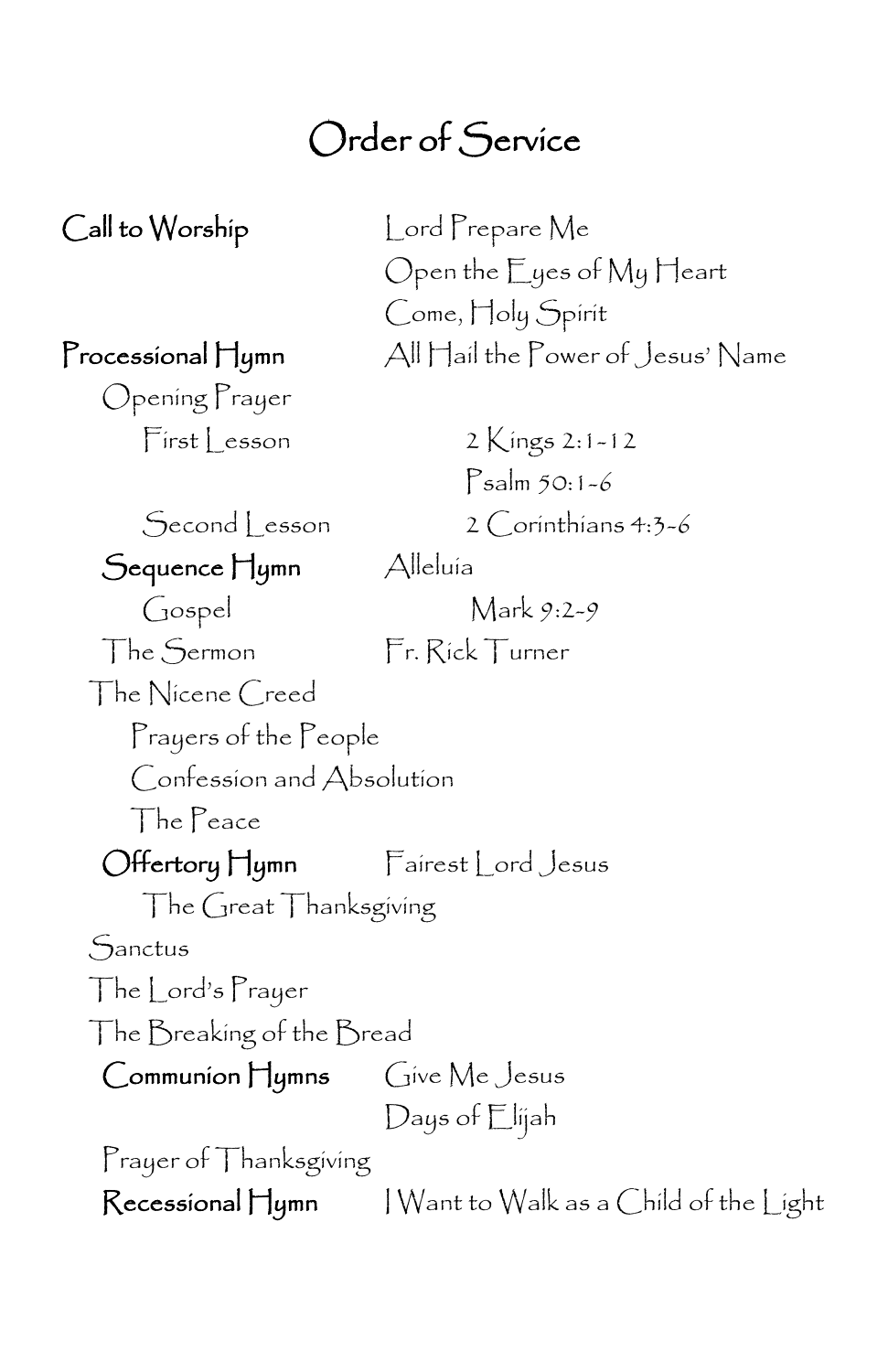

#### Preparation Devotional ~ February 18<sup>th</sup>

| $G$ enesis 9:8-17   | $P_{\text{salm}} 25:1-9$ |
|---------------------|--------------------------|
| $1$ $Peter 3:18-22$ | Mark 1:9-15              |

#### The Collect

Almighty God, whose blessed Son was led by the Spirit to be tempted by Satan: Come quickly to help us who are assaulted by many temptations; and, as you know the weaknesses of each of us, let each one find you mighty to save; through Jesus Christ your Son our Lord; who lives and reigns with you and the Holy Spirit, one God, now and forever. Amen.

All baptized Christians are welcome to come to the Lord's Table. If you have a need or you wish to stand in for someone with a need, please come to the side altar where someone will pray with you.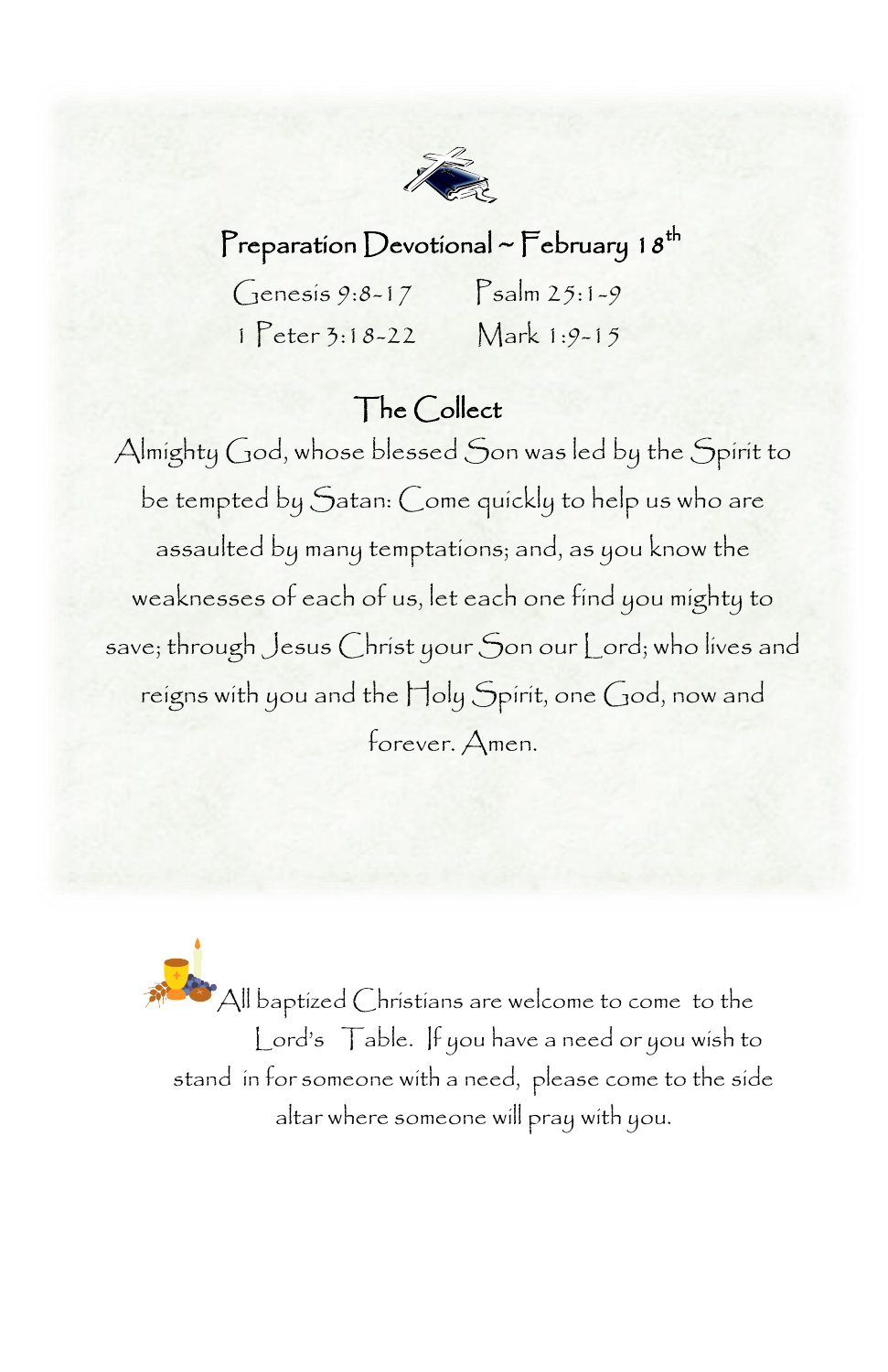### HTAC This Week

## M 2/12

| <i>Group</i> Prayer |  |
|---------------------|--|
|                     |  |

### $\int 2/13$

| Women's Bible Study |
|---------------------|
|                     |
| Women's Book Group  |
|                     |

## W 2/14

| Men's Group           |  |
|-----------------------|--|
|                       |  |
| Ash Wednesday Service |  |
|                       |  |
| Ash Wednesday Service |  |
|                       |  |

### February 4, 2018

Attendance: 19

Offering: \$2,525

### Family the Week

Ron and Dawn Darling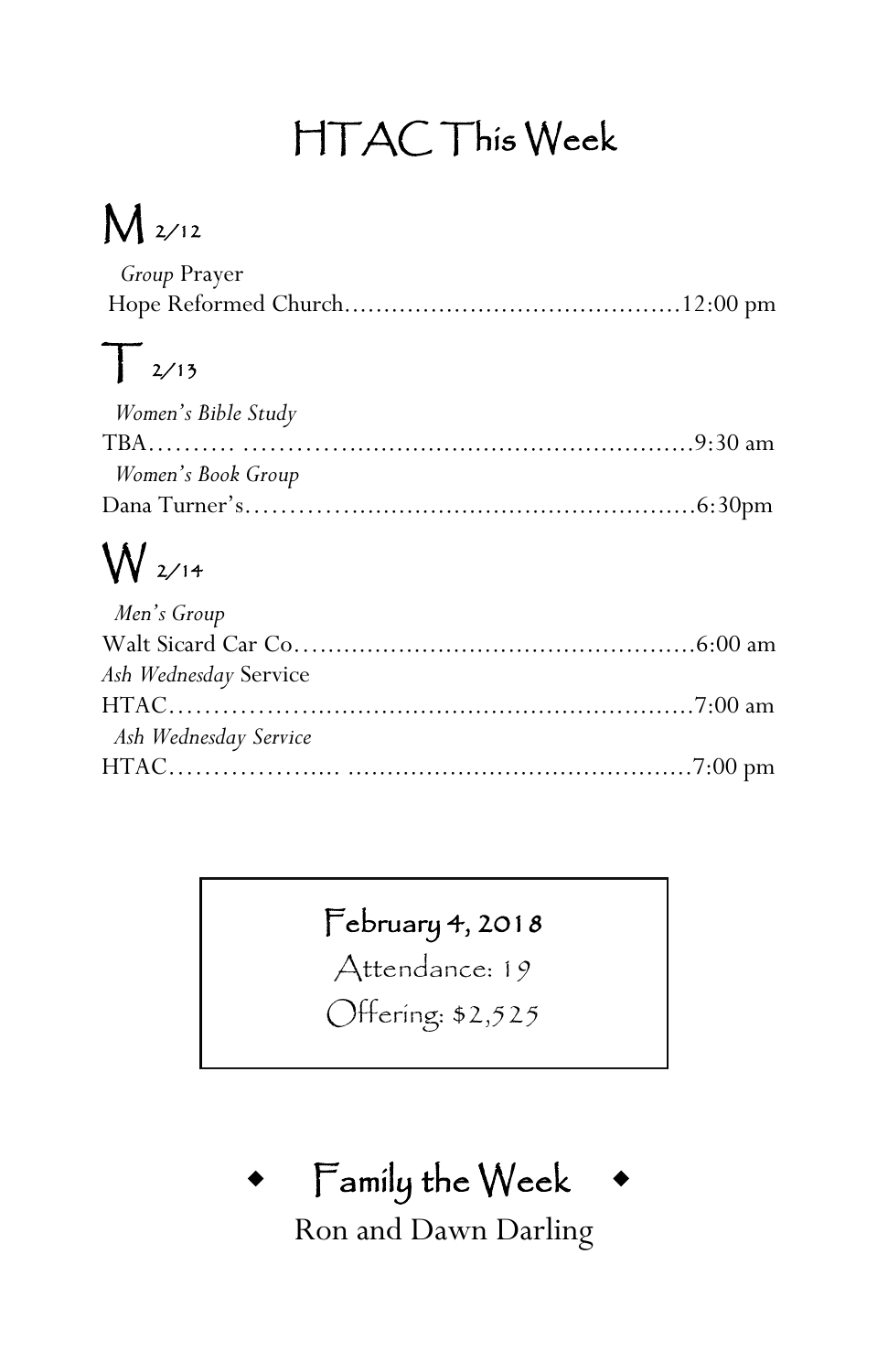#### Servant Ministry

#### Today

 Greeter: Brad Sylvester Reader: Kathy Sicard<br>——————————————————— Chalice: Gary Myers ost: Allison کimon|<br>Tellers: Mark Lewis & Janet Moser Intercessor: Todd Brugh Host: Allison Simon Altar Guild: Carol Bailey & Dawn Darling

## Next Week

 $\phi$ 

 Reader: Carol Bailey Chalice: John Michkovits Greeter: Marie Hudson Intercessor: Kim Maxwell Host: Helga Costello Tellers: Norm Bailey & Margaret Smith Altar Guild: Carol Bailey & Dawn Darling

Each one should use whatever gift he has received to serve others, faithfully administering God's grace in its various forms. ~ 1 Peter 4:10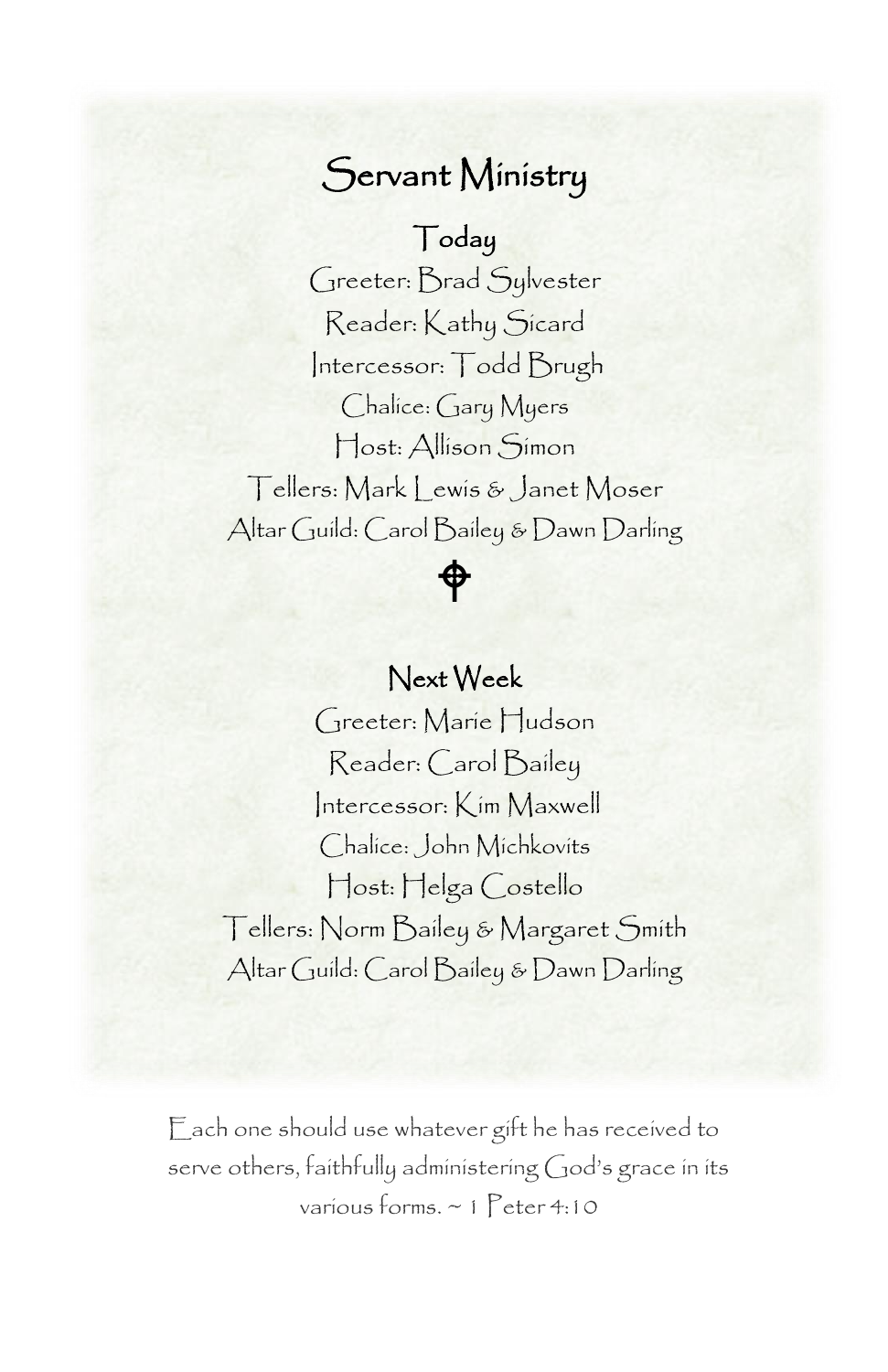

Wednesday, February 14<sup>th</sup>, marks the beginning of the Lenten Season. Fr. Rick will lead us in the Ash Wednesday liturgy at Holy Trinity. You have your choice of a 7:00 AM or 7:00 PM service time.

| $\alpha$ | $\begin{array}{c} \mathbf{u} \\ \mathbf{v} \end{array}$ | $\mu$ $\mu$ | $\begin{array}{c} \hline \end{array}$ | 11 |  |
|----------|---------------------------------------------------------|-------------|---------------------------------------|----|--|
| Notes:   |                                                         |             |                                       |    |  |
|          |                                                         |             |                                       |    |  |
|          |                                                         |             |                                       |    |  |
|          |                                                         |             |                                       |    |  |
|          |                                                         |             |                                       |    |  |
|          |                                                         |             |                                       |    |  |
|          |                                                         |             |                                       |    |  |
|          |                                                         |             |                                       |    |  |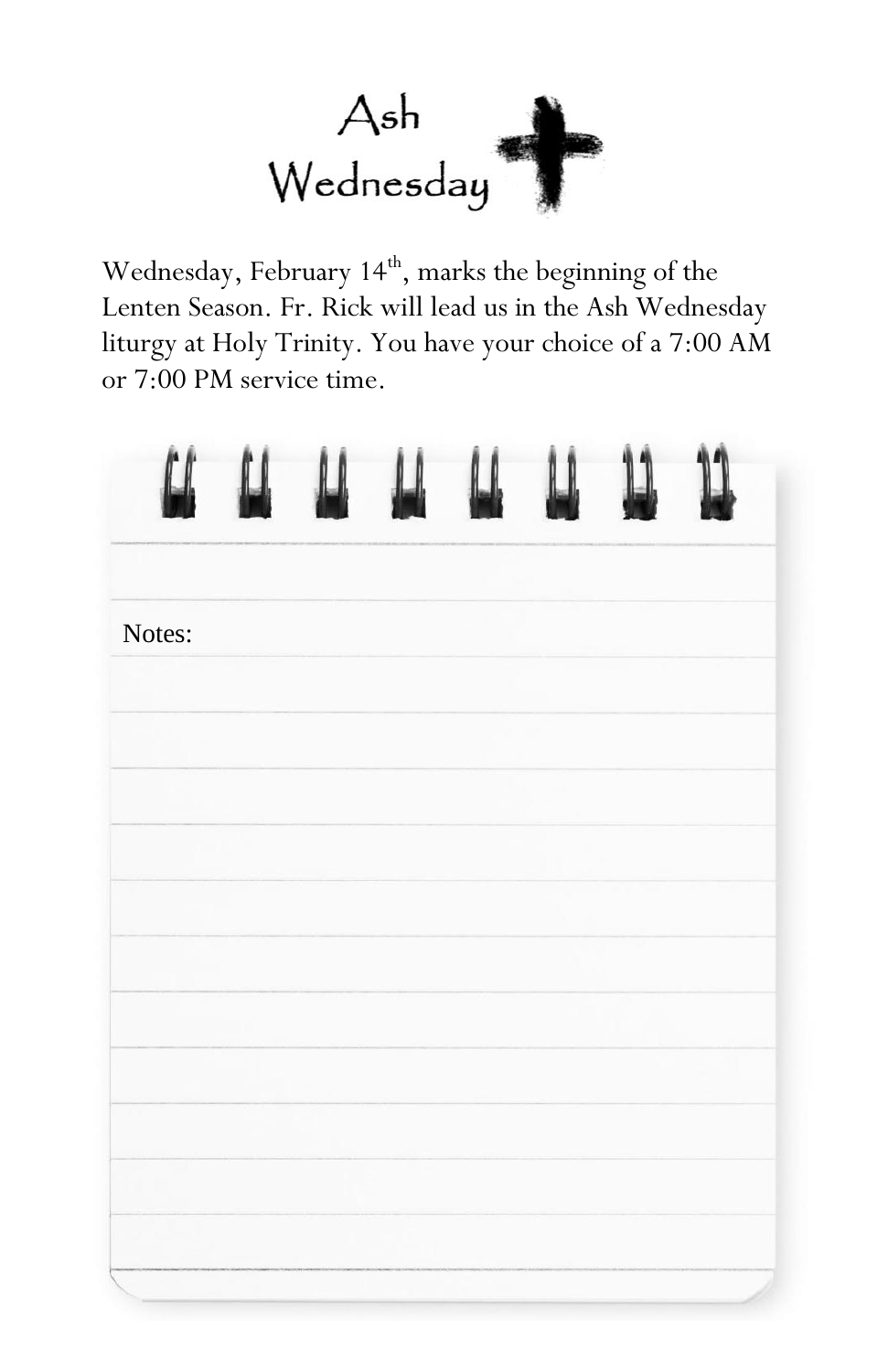# On the Mountain Top

After six days Jesus took Peter, James and John with him and led them up a high mountain, where they were all alone. There he was transfigured before them. Mark 9:2

**Based on Mark 9:2-9** 





#### **ACROSS**

- 1. The sound produced by the vocal organs; what we use to speak
- 6. Something that is pleasing, enjoyable, or of high quality
- 7. A raised part of the earth's surface, larger than a hill
- 8. The Son of God
- 9. Articles of apparel such as pants, shirts, dresses, etc.

#### **DOWN**

- 2. A white or gray mass of very small drops of water that floats in the sky
- 3. Having a great distance from top to bottom
- 4. The color of snow or milk
- 5. To have a strong feeling of affection for someone
- 7. Jewish leader who received the **Ten Commandments**